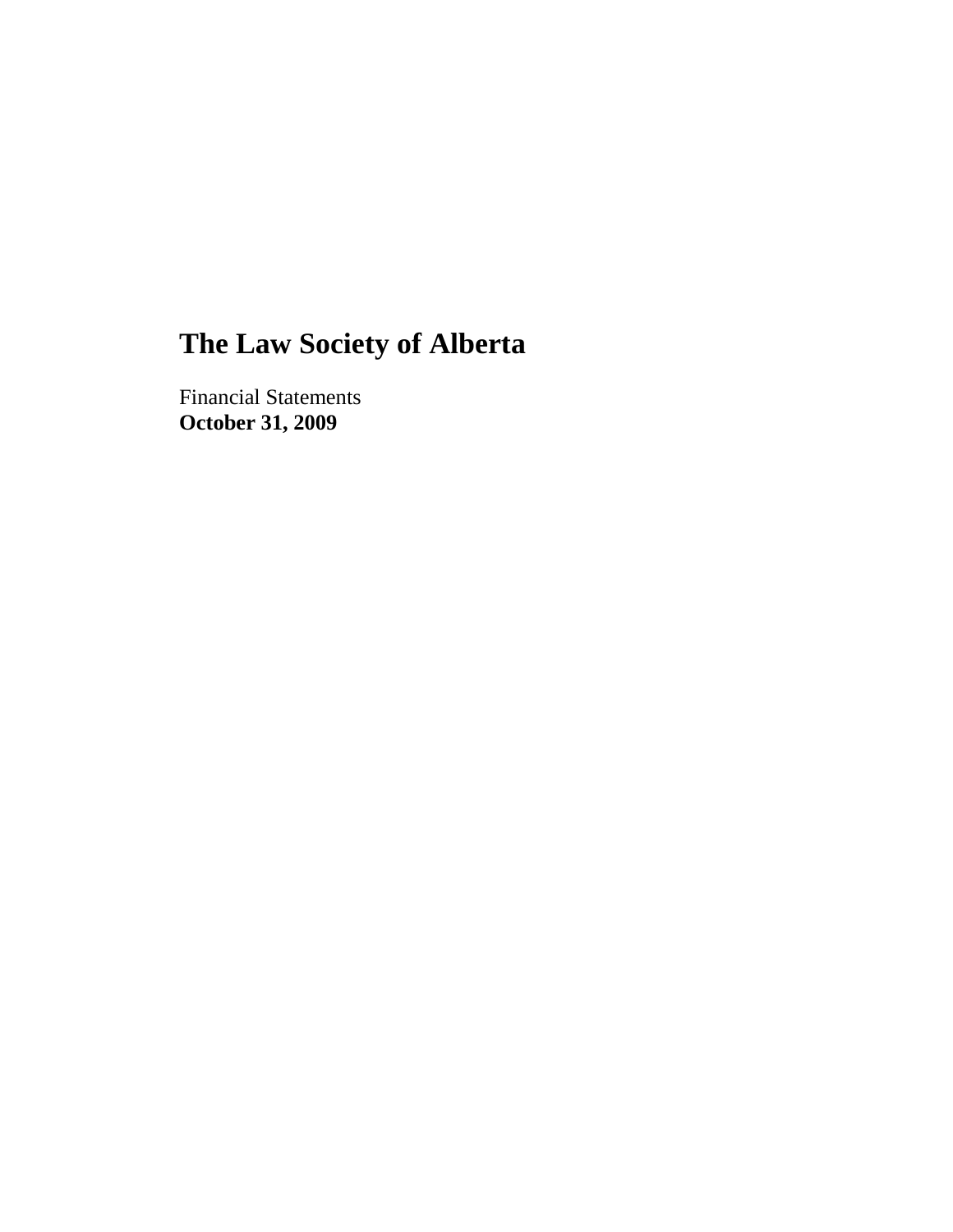

**PricewaterhouseCoopers LLP Chartered Accountants** 111 5 Avenue SW, Suite 3100 Calgary, Alberta Canada T2P 5L3 Telephone +1 403 509 7500 Facsimile +1 403 781 1825

February 5, 2010

**Auditors' Report**

#### **To the Members of The Law Society of Alberta**

We have audited the balance sheet of **The Law Society of Alberta** as at October 31, 2009 and the statements of revenue, expenses and fund balances and cash flows for the year then ended. These financial statements are the responsibility of the Society's management. Our responsibility is to express an opinion on these financial statements based on our audit.

We conducted our audit in accordance with Canadian generally accepted auditing standards. Those standards require that we plan and perform an audit to obtain reasonable assurance whether the financial statements are free of material misstatement. An audit includes examining, on a test basis, evidence supporting the amounts and disclosures in the financial statements. An audit also includes assessing the accounting principles used and significant estimates made by management, as well as evaluating the overall financial statement presentation.

In our opinion, these financial statements present fairly, in all material respects, the financial position of the Society as at October 31, 2009 and the results of its operations and its cash flows for the year then ended in accordance with Canadian generally accepted accounting principles.

Pricewaterhouse Coopers LLP

**Chartered Accountants**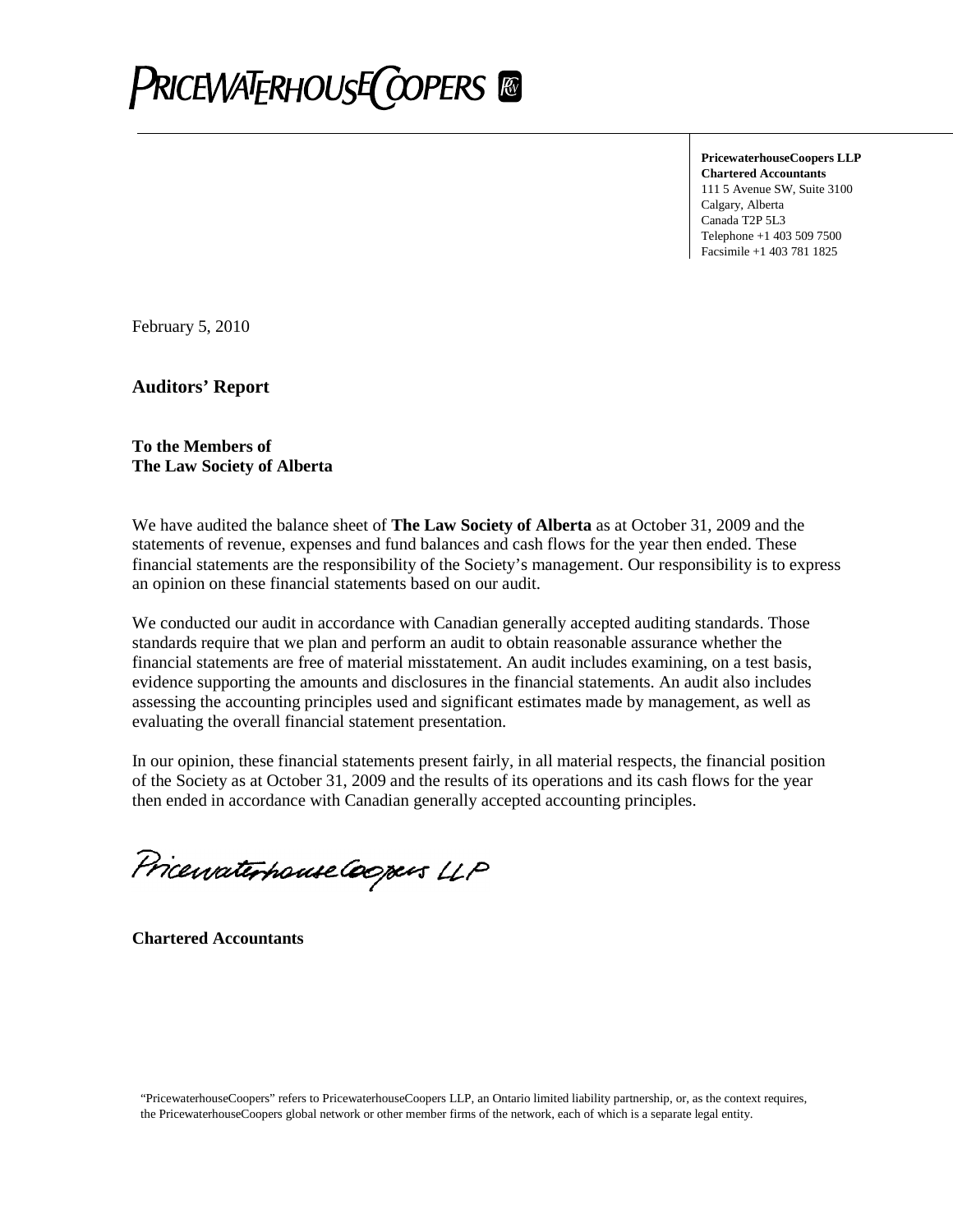|                                                                                                                                         | <b>General</b><br>Fund<br>\$                        | <b>Assurance</b><br>Fund<br>\$            | <b>Viscount</b><br><b>Bennett</b><br><b>Trust</b><br>Fund<br>\$ | 2009<br>\$                                 | 2008                                       |
|-----------------------------------------------------------------------------------------------------------------------------------------|-----------------------------------------------------|-------------------------------------------|-----------------------------------------------------------------|--------------------------------------------|--------------------------------------------|
| <b>Assets</b>                                                                                                                           |                                                     |                                           |                                                                 |                                            |                                            |
| <b>Current assets</b><br>Cash and cash equivalents<br>Accounts receivable<br>Accrued interest<br>Prepaid expenses<br>Interfund balances | 1,688,897<br>249,625<br>12,373<br>262,191<br>29,752 | 857,006<br>127,219<br>89,736<br>(29, 752) | 87,302<br>9,675                                                 | 2,633,205<br>376,844<br>111,784<br>262,191 | 5,506,738<br>828,611<br>101,531<br>169,268 |
|                                                                                                                                         | 2,242,838                                           | 1,044,209                                 | 96,977                                                          | 3,384,024                                  | 6,606,148                                  |
| <b>Investments</b> (note 4)                                                                                                             | 1,084,738                                           | 11,221,614                                | 1,094,077                                                       | 13,400,429                                 | 9,456,145                                  |
| <b>Reinsurance recoverables</b> (notes 3 and 7)                                                                                         |                                                     | 3,697,691                                 |                                                                 | 3,697,691                                  | 2,691,161                                  |
| <b>Trust assets</b> (note 5)                                                                                                            | 711,115                                             |                                           |                                                                 | 711,115                                    | 589,018                                    |
| Capital assets (note 6)                                                                                                                 | 1,625,700                                           |                                           |                                                                 | 1,625,700                                  | 1,641,114                                  |
|                                                                                                                                         | 5,664,391                                           | 15,963,514                                | 1,191,054                                                       | 22,818,959                                 | 20,983,586                                 |
| <b>Liabilities</b>                                                                                                                      |                                                     |                                           |                                                                 |                                            |                                            |
| <b>Current liabilities</b><br>Accounts payable<br>Due to The Alberta Lawyers Insurance<br>Association (note 11)                         | 799,737<br>92,335                                   | 205,156                                   | 764                                                             | 1,005,657<br>92,335                        | 1,176,830<br>8,959                         |
|                                                                                                                                         | 892,072                                             | 205,156                                   | 764                                                             | 1,097,992                                  | 1,185,789                                  |
| <b>Reserve for claims and related costs (note 7)</b>                                                                                    |                                                     | 7,883,178                                 | $\overline{\phantom{0}}$                                        | 7,883,178                                  | 5,451,644                                  |
| <b>Pension Plan payable</b> (note 9)                                                                                                    | 567,914                                             |                                           |                                                                 | 567,914                                    | 448,400                                    |
| <b>Trust liabilities</b> (note 5)                                                                                                       | 711,115                                             |                                           |                                                                 | 711,115                                    | 589,018                                    |
| <b>Deferred lease inducement</b>                                                                                                        | 399,596                                             |                                           |                                                                 | 399,596                                    | 476,945                                    |
|                                                                                                                                         | 2,570,697                                           | 8,088,334                                 | 764                                                             | 10,659,795                                 | 8,151,796                                  |
| <b>Fund balances</b><br>Invested in capital assets<br>Externally restricted funds (note 8)                                              | 1,625,700                                           |                                           |                                                                 | 1,625,700                                  | 1,641,114                                  |
| Contingency reserve<br>Scholarship reserve<br>Unrestricted funds                                                                        | 1,467,994                                           | 7,875,180                                 | 1,190,290                                                       | 7,875,180<br>1,190,290<br>1,467,994        | 6,890,427<br>1,106,120<br>3,194,129        |
|                                                                                                                                         | 3,093,694                                           | 7,875,180                                 | 1,190,290                                                       | 12,159,164                                 | 12,831,790                                 |
|                                                                                                                                         | 5,664,391                                           | 15,963,514                                | 1,191,054                                                       | 22,818,959                                 | 20,983,586                                 |

**Commitments** (note 10)

# **Approved by the Benchers**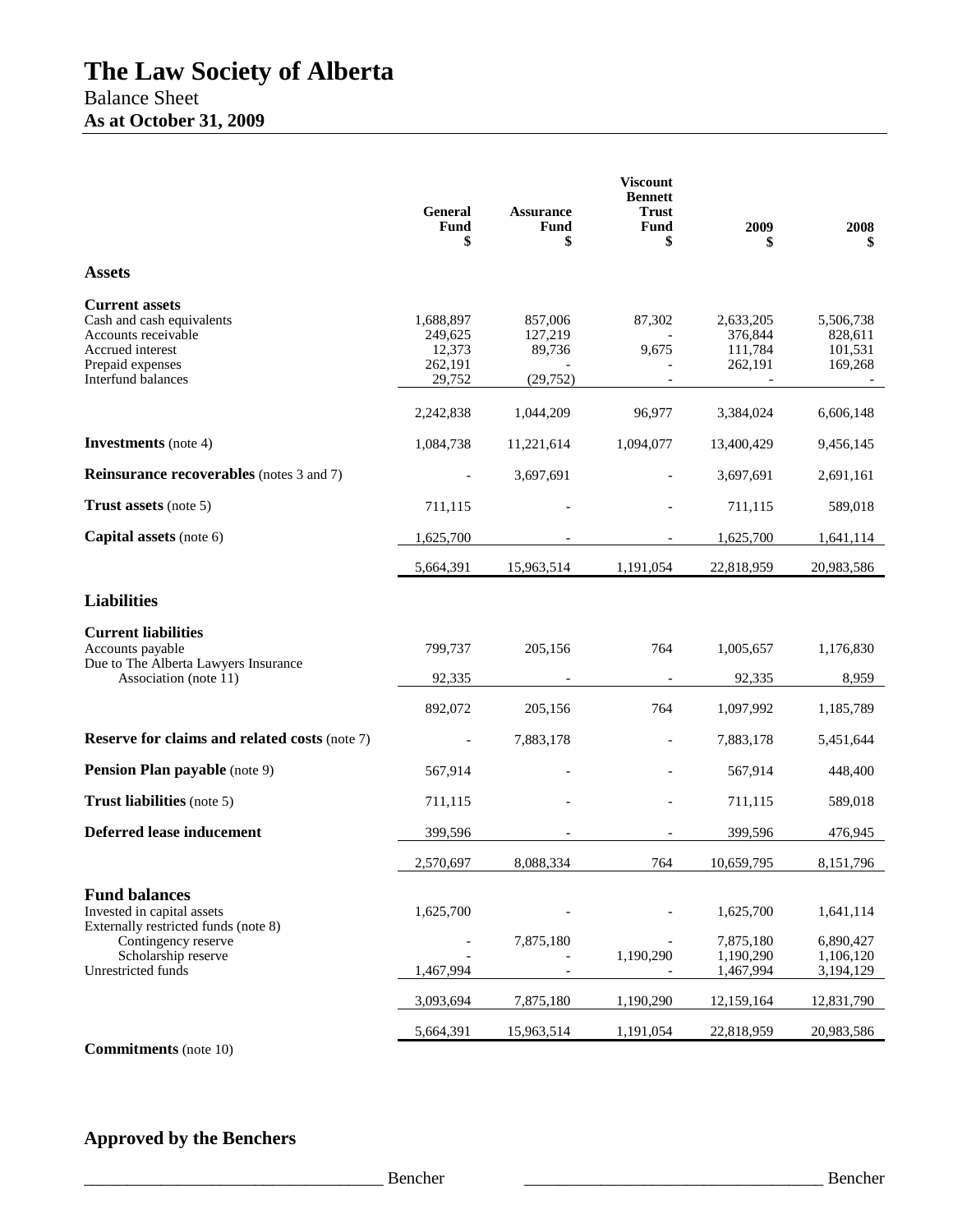# **The Law Society of Alberta**

# Statement of Revenue, Expenses and Fund Balances

**For the year ended October 31, 2009**

|                                                             | General<br>Fund<br>\$ | <b>Assurance</b><br><b>Fund</b><br>\$ | <b>Viscount</b><br><b>Bennett</b><br><b>Trust</b><br>Fund<br>\$ | 2009<br>\$ | 2008        |
|-------------------------------------------------------------|-----------------------|---------------------------------------|-----------------------------------------------------------------|------------|-------------|
| Revenue                                                     |                       |                                       |                                                                 |            |             |
| Practice fees                                               | 11,470,047            | 5,561,148                             |                                                                 | 17,031,195 | 15,534,166  |
| Investment income                                           | 40,356                | 740,481                               | 79,546                                                          | 860,383    | 949,879     |
| Management fee (note 11)                                    | 1,016,100             |                                       |                                                                 | 1,016,100  | 931,100     |
| Enrolment and application fees                              | 342,830               |                                       |                                                                 | 342,830    | 365,250     |
| Other                                                       | 77,312                |                                       |                                                                 | 77,312     | 96,974      |
| Fines and penalties                                         | 60,780                |                                       |                                                                 | 60,780     | 16,800      |
|                                                             | 13,007,425            | 6,301,629                             | 79,546                                                          | 19,388,600 | 17,894,169  |
| <b>Expenses</b>                                             |                       |                                       |                                                                 |            |             |
| Corporate costs                                             |                       |                                       |                                                                 |            |             |
| Premises operating costs                                    | 1,132,894             |                                       |                                                                 | 1,132,894  | 1,090,682   |
| General corporate costs                                     | 887,262               |                                       |                                                                 | 887,262    | 715,921     |
| Amortization                                                | 645,661               |                                       |                                                                 | 645,661    | 637,917     |
| Outside services                                            | 348,756               | 50,774                                | 3,383                                                           | 402,913    | 509,498     |
| Computer operating costs                                    | 400,864               |                                       | ÷,                                                              | 400.864    | 288,572     |
| Indemnity bond fees<br>Departments, programs and committees |                       | 259,985                               |                                                                 | 259,985    | 259,985     |
| Secretariat                                                 | 1,386,832             |                                       | $\overline{a}$                                                  | 1,386,832  | 1,247,919   |
| Counsel                                                     | 1,453,716             |                                       |                                                                 | 1,453,716  | 1,132,022   |
| Member Audits                                               |                       | 1,835,660                             | ÷,                                                              | 1,835,660  | 1,547,336   |
| Complaints                                                  | 1,317,815             |                                       | ÷                                                               | 1,317,815  | 1,177,548   |
| Assurance and Custodianships                                |                       | 736,486                               |                                                                 | 736,486    | 420,500     |
| Membership                                                  | 945.693               |                                       |                                                                 | 945,693    | 966,307     |
| Administration and Human Resources                          | 959,447               |                                       |                                                                 | 959,447    | 695,203     |
| <b>Information Technology</b>                               | 439,854               |                                       |                                                                 | 439,854    | 365,627     |
| Accounting                                                  | 456,607               |                                       | $\overline{a}$                                                  | 456,607    | 426,373     |
| Practice Advisor                                            | 548,106               |                                       |                                                                 | 548,106    | 466,634     |
| Investigations                                              | 1,242,487             |                                       | ÷                                                               | 1,242,487  | 883,611     |
| Communications                                              | 494,680               |                                       |                                                                 | 494,680    | 638,752     |
| Privacy and Records Management                              | 324,788               |                                       | ÷                                                               | 324,788    | 303,089     |
| Member Regulation Administration                            | 495,760               |                                       |                                                                 | 495,760    | 456,505     |
| Practice Review                                             | 250,496               |                                       | $\overline{a}$                                                  | 250,496    | 227,659     |
| Grants and contributions                                    | 2,024,318             |                                       | ÷                                                               | 2,024,318  | 1,747,652   |
| Provision (recovery) for claims & related costs (note 7)    |                       | 1,525,655                             |                                                                 | 1,525,655  | (211, 377)  |
| Scholarships                                                |                       |                                       | 40,000                                                          | 40,000     | 40,000      |
|                                                             | 15,756,036            | 4,408,560                             | 43,383                                                          | 20,207,979 | 16,033,935  |
| Excess (deficiency) of revenue over expenses for the        |                       |                                       |                                                                 |            |             |
| year before other items                                     | (2,748,611)           | 1,893,069                             | 36.163                                                          | (819, 379) | 1,860,234   |
| Other items:                                                |                       |                                       |                                                                 |            |             |
| Unrealized gain (loss) on investments                       | (533)                 | 763,895                               | 48,007                                                          | 811,369    | (1,762,439) |
| Ex gratia payment                                           | (925,000)             |                                       |                                                                 | (925,000)  |             |
| Recovered costs                                             | 204,595               | 55,789                                |                                                                 | 260,384    | 234,437     |
| Interfund management fees                                   | 1,728,000             | (1,728,000)                           |                                                                 |            |             |
|                                                             | 1,007,062             | (908, 316)                            | 48,007                                                          | 146,753    | (1,528,002) |
| Excess (deficiency) of revenue over expenses                |                       |                                       |                                                                 |            |             |
| for the year                                                | (1,741,549)           | 984,753                               | 84,170                                                          | (672, 626) | 332,232     |
| Fund balance – beginning of year                            | 4,835,243             | 6,890,427                             | 1,106,120                                                       | 12,831,790 | 12,499,558  |
| Fund balance – end of year                                  | 3,093,694             | 7,875,180                             | 1,190,290                                                       | 12,159,164 | 12,831,790  |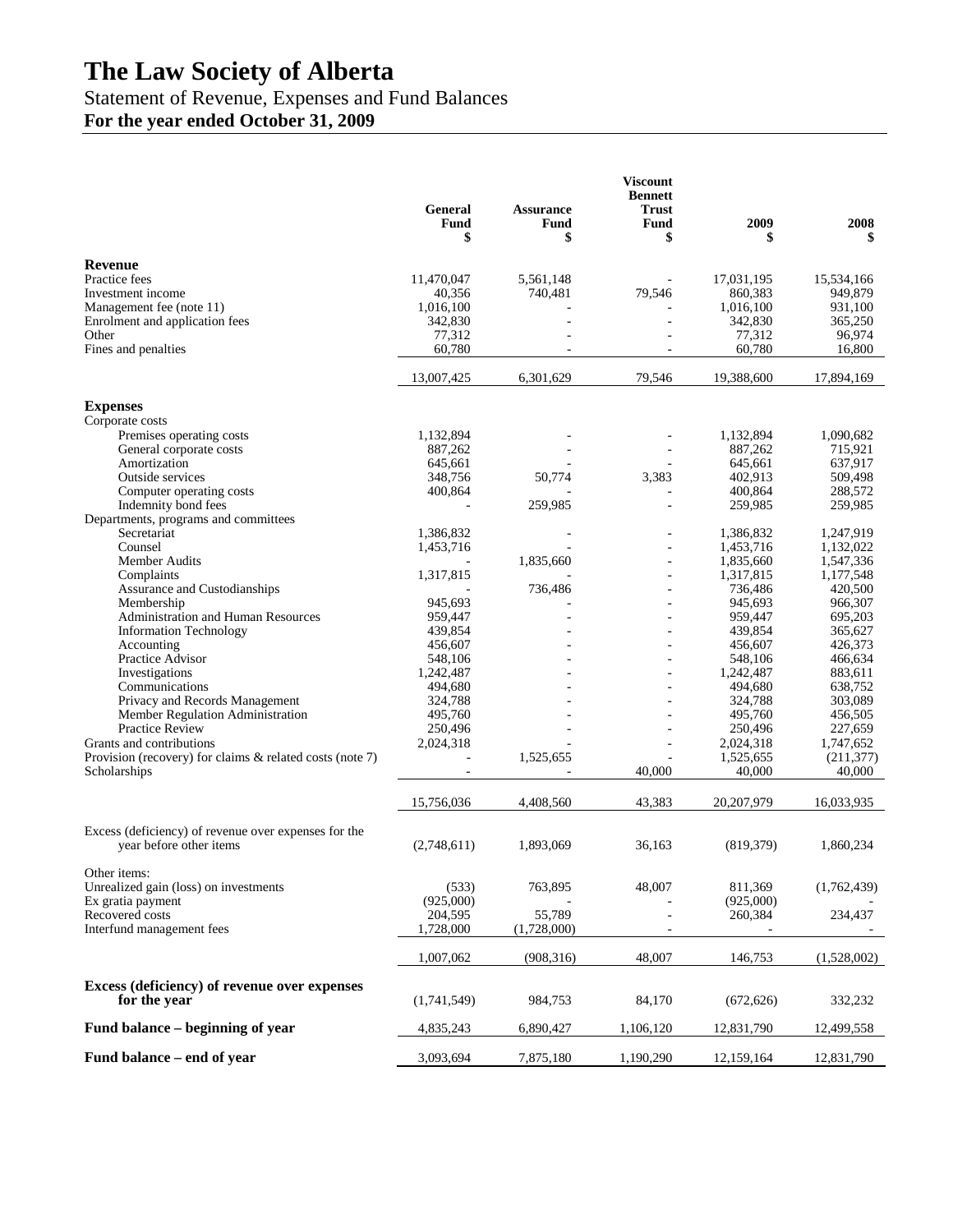# **The Law Society of Alberta**

Statement of Cash Flows **For the year ended October 31, 2009**

|                                                                                                                                                | <b>General</b><br>Fund<br>\$        | <b>Assurance</b><br><b>Fund</b><br>\$ | <b>Viscount</b><br><b>Bennett</b><br>Trust<br><b>Fund</b><br>\$ | 2009                                             | 2008<br>\$                                       |
|------------------------------------------------------------------------------------------------------------------------------------------------|-------------------------------------|---------------------------------------|-----------------------------------------------------------------|--------------------------------------------------|--------------------------------------------------|
| Cash provided by (used in)                                                                                                                     |                                     |                                       |                                                                 |                                                  |                                                  |
| <b>Operating activities</b><br>Excess (deficiency) of revenue over expenses for<br>the year                                                    | (1,741,549)                         | 984,753                               | 84,170                                                          | (672, 626)                                       | 332,232                                          |
| Items not affecting cash                                                                                                                       |                                     |                                       |                                                                 |                                                  |                                                  |
| Amortization<br>(Gain) loss on sale of investments<br>Unrealized loss (gain) on investments<br>Provision for claims $&$ related costs (note 7) | 645.661<br>14<br>533                | (338, 728)<br>(763, 895)<br>1,525,655 | (33,073)<br>(48,007)<br>$\overline{\phantom{a}}$                | 645,661<br>(371, 787)<br>(811, 369)<br>1,525,655 | 637,917<br>(324, 779)<br>1,762,439<br>(211, 377) |
| Increase (decrease) in Pension Plan payable<br>Decrease in lease inducement                                                                    | 119,514<br>(77, 349)                |                                       |                                                                 | 119,514<br>(77, 349)                             | 48,288<br>(77, 340)                              |
|                                                                                                                                                | (1,053,176)                         | 1,407,785                             | 3,090                                                           | 357,699                                          | 2,167,380                                        |
| Change in non-cash working capital items<br>Claims and related costs paid – net of recoveries                                                  | (84, 467)                           | 357,885                               | (12,623)                                                        | 260,795                                          | (852, 914)                                       |
| (note 7)                                                                                                                                       |                                     | (100, 651)                            |                                                                 | (100, 651)                                       | (320, 958)                                       |
|                                                                                                                                                | (1, 137, 643)                       | 1,665,019                             | (9,533)                                                         | 517,843                                          | 993,508                                          |
| <b>Investing and financing activities</b><br>Proceeds on disposal of investments<br>Purchase of investments<br>Purchase of capital assets      | 10,499<br>(1,095,765)<br>(630, 246) | 3,401,674<br>(5,115,305)              | 139,702<br>(101, 935)<br>$\blacksquare$                         | 3,551,875<br>(6,313,005)<br>(630, 246)           | 2,502,987<br>(5,430,379)<br>(947, 598)           |
|                                                                                                                                                | (1,715,512)                         | (1,713,631)                           | 37,767                                                          | (3,391,376)                                      | (3,874,990)                                      |
| Increase (decrease) in cash and cash<br>equivalents                                                                                            | (2,853,155)                         | (48, 612)                             | 28,234                                                          | (2,873,533)                                      | (2,881,482)                                      |
| Cash and cash equivalents – beginning of<br>the year                                                                                           | 4,542,052                           | 905,618                               | 59,068                                                          | 5,506,738                                        | 8,388,220                                        |
| Cash and cash equivalents – end of the<br>year                                                                                                 | 1,688,897                           | 857,006                               | 87,302                                                          | 2,633,205                                        | 5,506,738                                        |
| Cash and cash equivalents comprised of:<br>Cash<br>Treasury bills                                                                              | 80,554<br>1,608,343                 | 182,318<br>674,688                    | 13,340<br>73,962                                                | 276,212<br>2,356,993                             | 1,127,174<br>4,379,564                           |
|                                                                                                                                                | 1,688,897                           | 857,006                               | 87,302                                                          | 2,633,205                                        | 5,506,738                                        |
| Interest received                                                                                                                              | 42,855                              | 240,411                               | 30,970                                                          | 314,236                                          | 574,791                                          |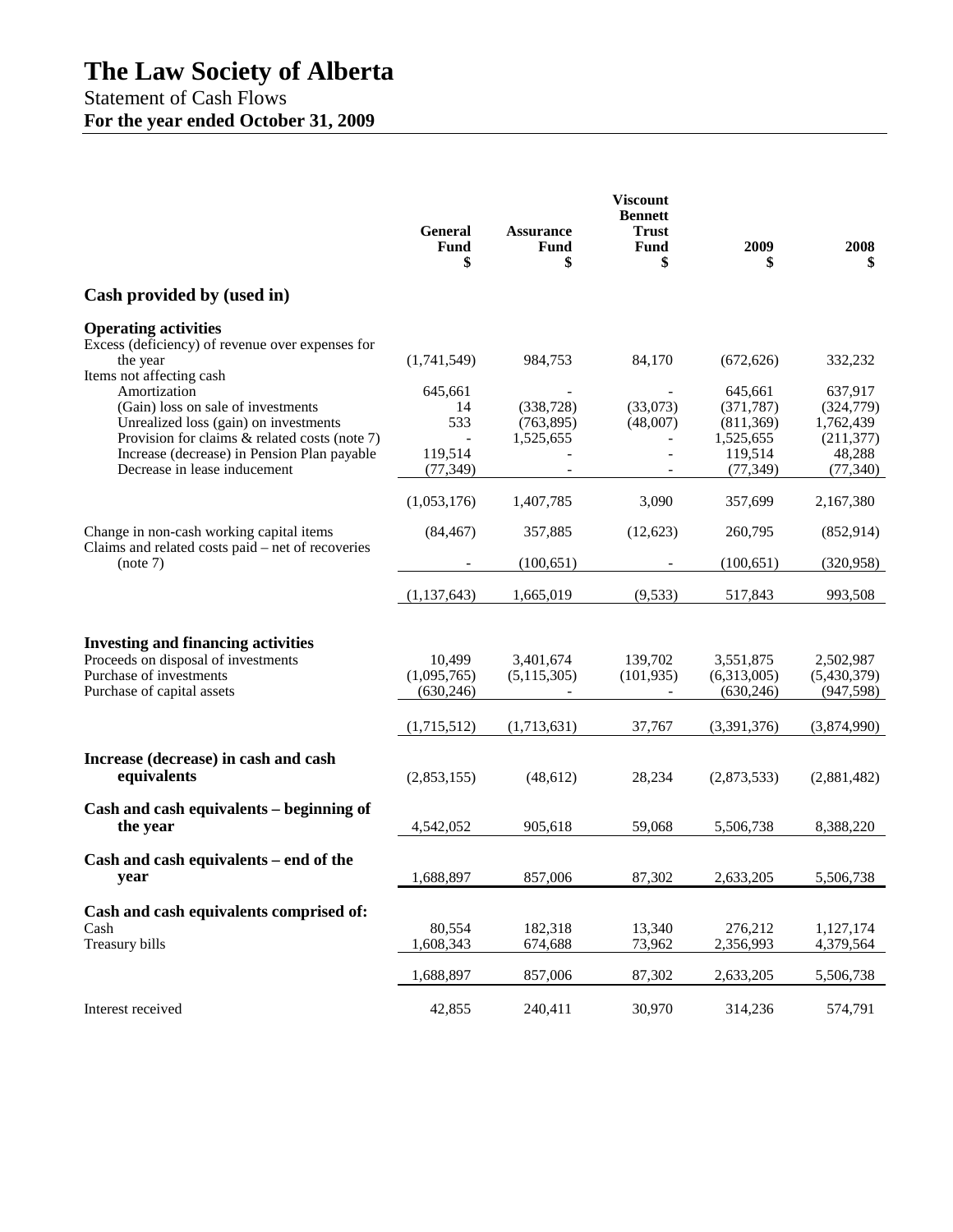# **1 General**

The Law Society of Alberta (the "Society") operates under the authority of the Legal Profession Act, Chapter L-8, Revised Statutes of Alberta 2000. The Society administers programs which help promote a high standard of legal services and professional conduct through governance and regulation of an independent legal profession.

# **2 Changes in accounting policies**

#### **Effective in future years**

a) Financial Instruments – Disclosure and Presentation

The Society elected not to adopt CICA issued Handbook Section 3862 "Financial Instruments – Disclosures" and 3863 "Financial Instruments – Presentation and Disclosure" as permitted by the Accounting Standards Board.

b) Section 4400, Financial Statement Presentation by Not-For-Profit Organizations

Recent amendments to Section 4400, Financial Statement Presentation by Not-For-Profit Organizations will modify the requirements with respect to various elements of financial statement presentation. These amendments include preparation of the cash flow statement in accordance with handbook Section 1540.

The new standard applies to the financial statements relating to the fiscal years beginning on or after January 1, 2009, specifically November 1, 2009 for the Society. This standard will impact the Society's disclosures provided but will not affect the Society's results or financial position.

c) The future for accounting standards for not-for-profit organizations (NPO)

In 2008, the Canadian Accounting Standards Board announced its decision requiring all publicly accountable entities to report under International Financial Reporting Standards ("IFRS") effective in 2011. NPOs have been excluded from the definition of publicly accountable entities and, therefore, are not required to adopt IFRS. The Canadian Accounting Standards Board has tentatively decided to issue an Exposure Draft in early 2010 to outline options available to NPOs. The Society continues to monitor developments in this area and will consider the impact to the financial reporting and disclosures of the Society as announcements and decisions are made by the standard setters.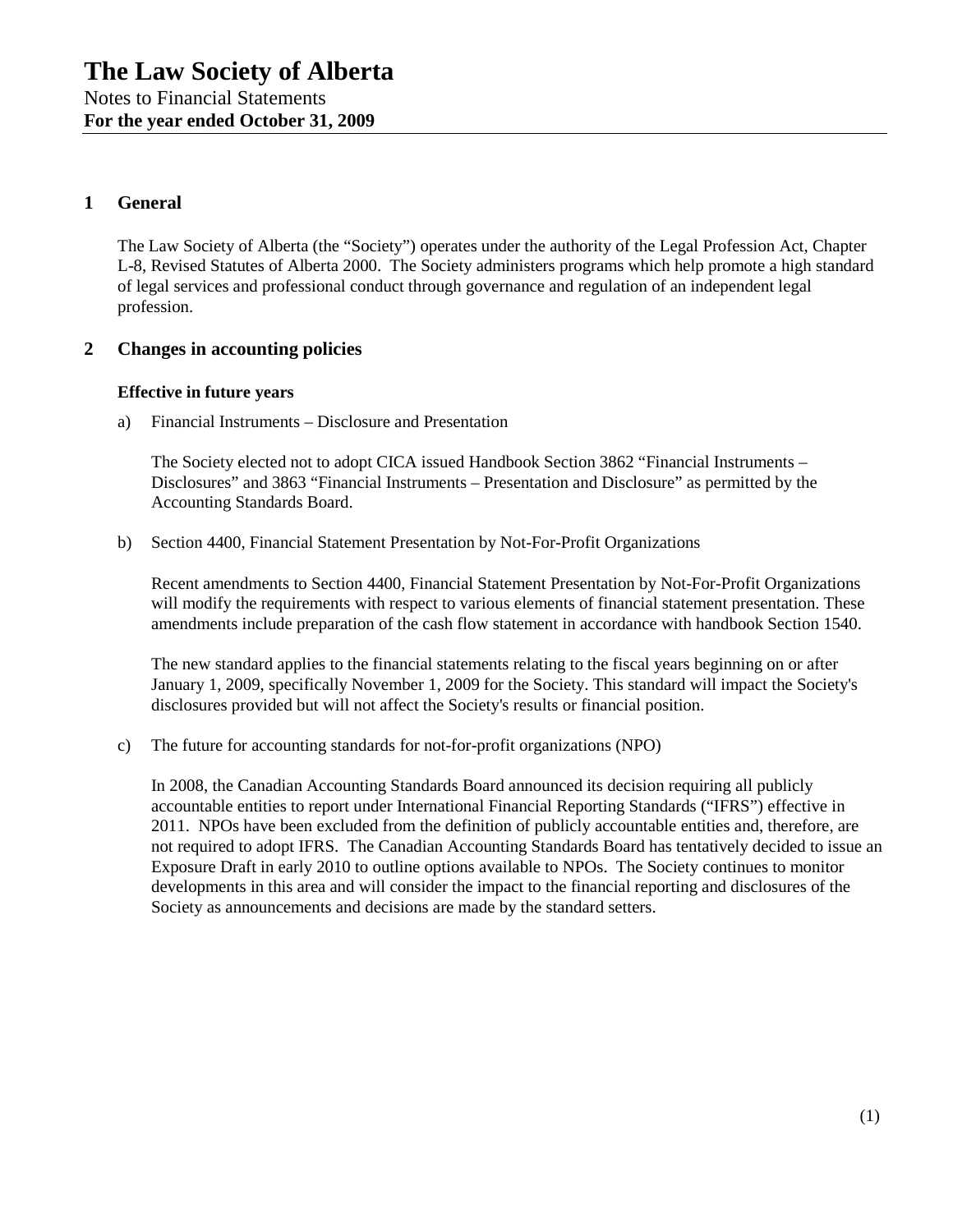# **3 Summary of significant accounting policies**

#### **Fund accounting**

The Society has the following funds:

#### **General Fund**

The General Fund is an unrestricted fund which provides for the administration and governance of the Society's day to day business.

#### **Assurance Fund**

The Assurance Fund is a restricted fund which is maintained to reimburse, at the discretion of the Benchers, the principal amount of those losses caused by a member through the misappropriation or wrongful conversion of money or other property entrusted to or received by a member in the member's capacity as a barrister and solicitor and in the course of the member's practice as a barrister and solicitor.

In addition, the Assurance Fund is maintained to provide for the cost of review of members' trust accounts, custodianships and the investigation of claims.

#### **Viscount Bennett Trust Fund**

The Viscount Bennett Trust Fund is a restricted fund, the principal of which was gifted to the Society by the Right Honourable Viscount Bennett. The income generated by this fund is to be used for scholarships, medals and prizes for students-at-law, resident in Alberta.

#### **Financial Instruments**

Financial Instruments are initially recognized at fair value on the balance sheet. The Society has classified each financial instrument into the following categories:

| Category                     | <b>Financial Instrument</b>                     |
|------------------------------|-------------------------------------------------|
| Loans and receivables        | Accounts receivable, accrued interest           |
| Held-for-trading             | Investments, Trust Assets                       |
| <b>Financial liabilities</b> | Accounts payable, Due to the Alberta Lawyers    |
|                              | <b>Insurance Association, Trust Liabilities</b> |

Subsequent measurement of the financial instruments is based on their classification. Financial loans and receivables and other financial liabilities are measured at cost or amortized cost. Held-for-trading instruments are measured at fair market value with unrealized gains or losses recognized in the statement of operations.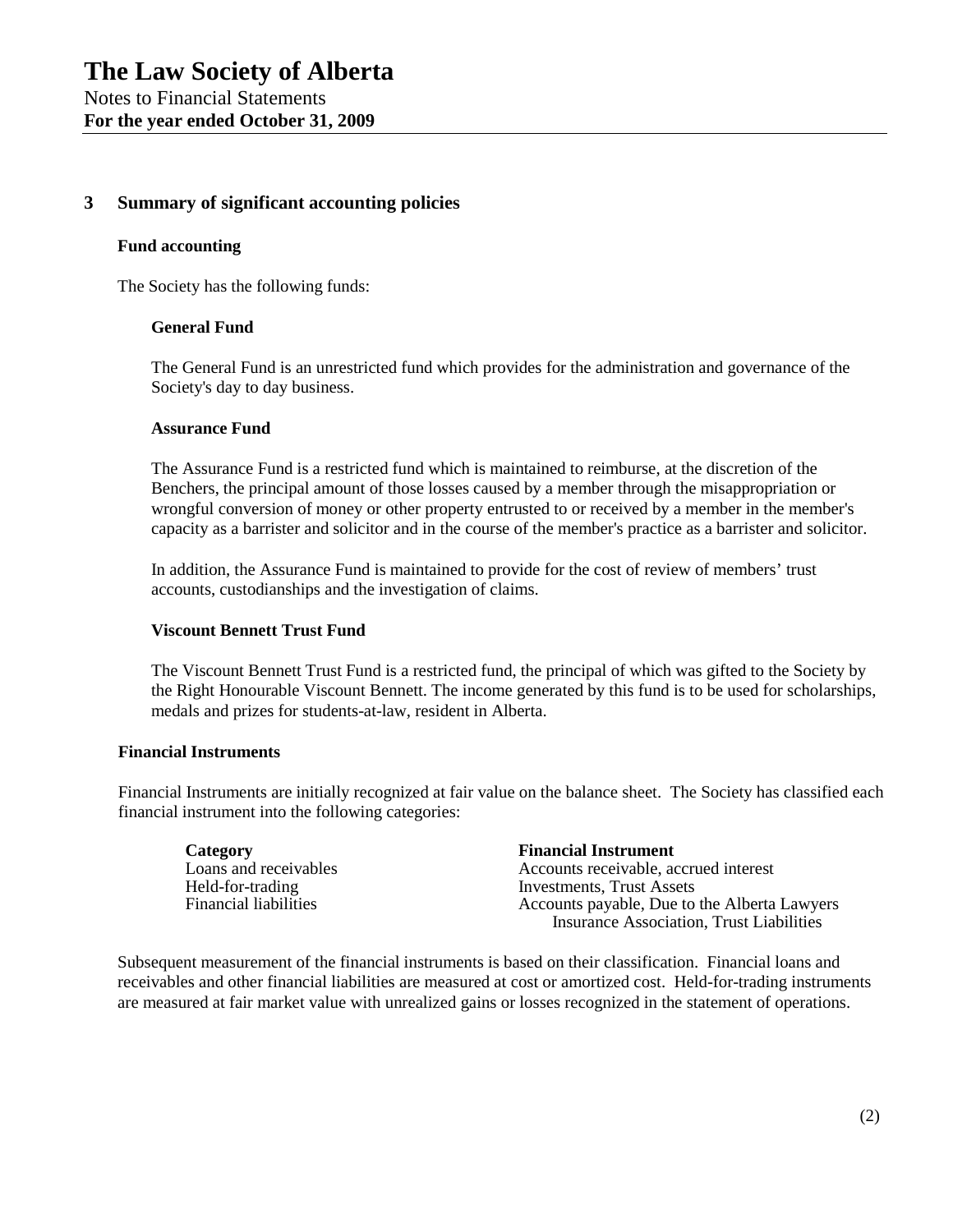#### **Revenue recognition**

Members' fees set by the Benchers, which are billed in January, are recognized in the General Fund as revenue in the fiscal period in which they are due. The Assurance Fund levy is also set by the Benchers and is billed at the same time as members' fees. The levy is recognized in the Assurance Fund as revenue in the fiscal period in which it is due. Members' fees and the levy are included in the line item titled practice fees. Investment income earned on investments is recognized in the fund to which the investments are maintained.

#### **Recoveries**

Recoveries from insurers and other third parties are recorded as revenue when they can be reasonably estimated and collectability is reasonably assured. Otherwise, the recovery is recorded when received.

#### **Provision for claims and related costs**

The provision for claims and related costs of the Assurance Fund is based upon the change from year to year in the reinsurance recoverables and reserve for claims and related costs. The reserve value is based on the greater of the Society's value and the Actuary's discounted value.

The Society's actuary is engaged to provide an annual valuation of the reserve for claims and related costs for the Assurance Fund in accordance with the standards of practice adopted by the Canadian Institute of Actuaries. For the purpose of this actuarial valuation, the actuary made use of certain information contained in the Society's financial records.

#### **Reinsurance recoverables**

In the normal course of business, the Society seeks to limit exposure to losses on large risks by purchasing reinsurance from reinsurers. The amounts reported in the balance sheet include estimates of amounts expected to be recovered from reinsurers on incurred losses that have not yet been paid.

The provision for claims and related costs has been disclosed on a gross basis with an offsetting asset reflecting the reinsurance recoverables.

# **Cash and cash equivalents**

Cash and cash equivalents include cash and short-term investments that are highly liquid and are readily convertible to known amounts of cash and are subject to insignificant risk of change in value.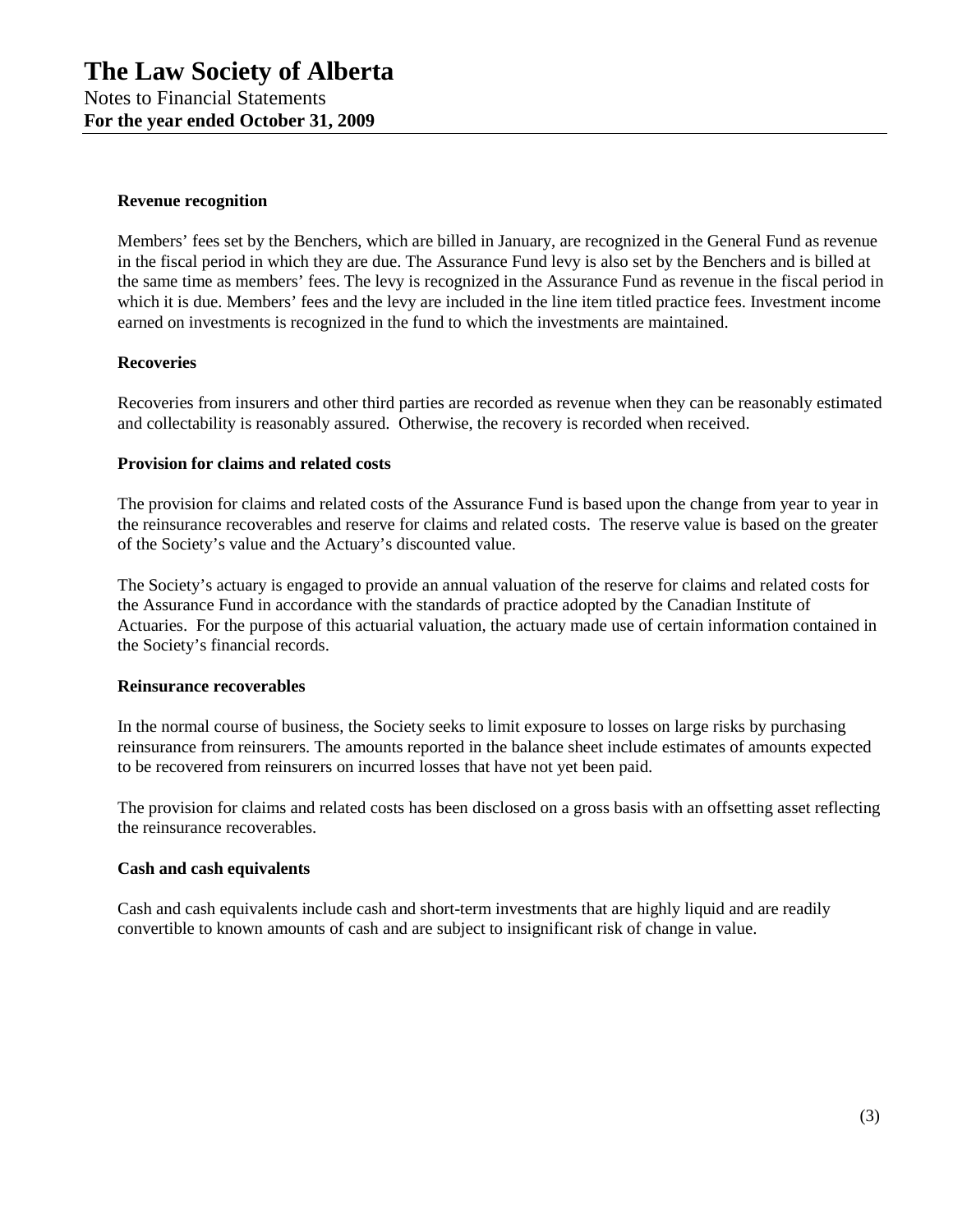#### **Capital assets**

Capital assets are recorded at cost net of accumulated amortization. Amortization is calculated on a straightline basis at the following annual rates:

Furniture and equipment 20% Computer 33-1/3% Leasehold improvements **Containers** Over lease term (ranging from 4 to 10 years)

#### **Deferred lease inducement**

The deferred lease inducement, representing the benefit of cash inducements, is amortized over the remaining term of the lease.

#### **Post-employment benefits**

The Society maintains pension plans which provide defined benefit and defined contribution pension benefits. Pension costs and obligations for the defined benefit pension plans are determined using the projected benefit method and are charged to the statement of revenue, expense and fund balances based upon the actuarial valuation calculation.

Pension plan assets of the registered pension plan (RPP) are measured at fair value and the expected return on pension plan assets is determined using market related values. The supplemental retirement plan (SRP) does not hold any assets. The transitional obligation for the RPP is amortized on a straight-line basis over the average remaining service period of the employees in effect at November 1, 2004. The transitional obligation for the SRP has been reflected immediately. There is no amortization of adjustments arising from amendments for either the RPP or SRP as these items are nil. The excess of the net actuarial gain or loss over 10% of the greater of the benefit obligation and the fair value of plan assets is amortized over the average remaining service period of the active employees.

#### **Income taxes**

The Society meets the qualifications of a non-profit organization as defined in the Income Tax Act and, as such, is exempt from income taxes.

#### **Donated services**

A portion of the Society's work is dependent on the voluntary service of many members, particularly the significant contribution of the Benchers. These services are not normally purchased by the Society and due to the difficulty in determining their fair value, donated services are not recognized in these financial statements.

#### **Use of estimates**

Some items in the financial statements are measured using management's best estimates based on assumptions that reflect the most probable set of economic conditions and planned course of action. It is possible, based on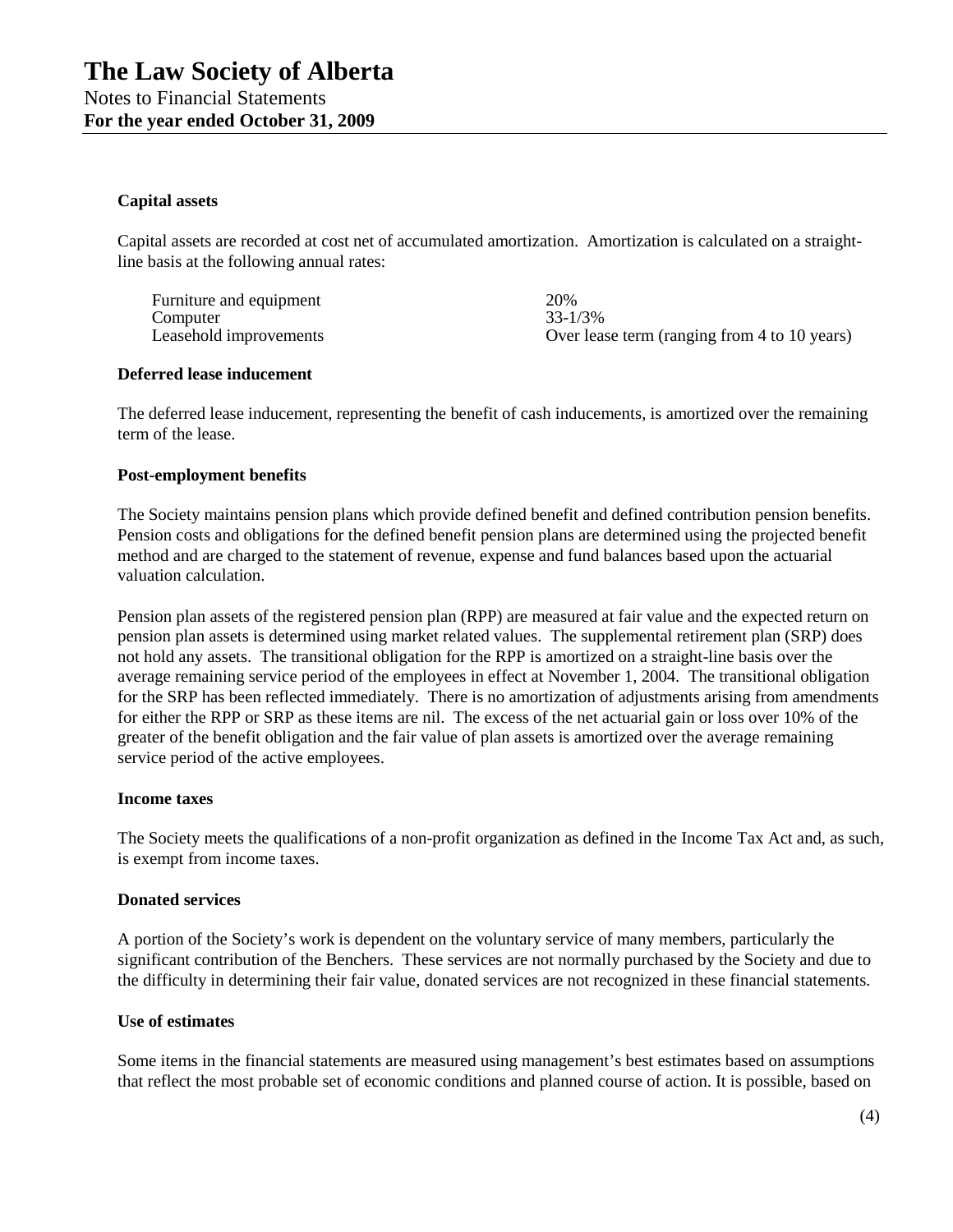existing knowledge that changes in the future conditions would require a material change in the recognized amounts of certain items.

#### **Comparative figures**

Certain prior year figures have been reclassified to conform with the current year's presentation.

# **4 Investments**

The Society's investments are managed on a pooled basis under contract with Mawer Investment Management Ltd. The Society's investments are carried at market value, subject to normal market fluctuations, and the statement of revenue and expense reports both realized and unrealized gains and losses on investments. The Society's investments consist of treasury bills, bonds and equity investments.

Investments at October 31 are as follows:

|                             | 2009<br>\$ | 2008<br>\$ |
|-----------------------------|------------|------------|
| <b>Bonds</b>                |            |            |
| Corporate                   | 3,122,389  | 1,761,616  |
| Municipal                   | 371,238    | 1,492,908  |
| Provincial government       | 2,067,491  | 271,554    |
| Federal government          | 2,644,602  | 1,696,894  |
|                             | 8,205,720  | 5,222,972  |
| <b>Equities</b>             |            |            |
| Quoted Canadian             | 2,112,616  | 1,819,896  |
| <b>Quoted United States</b> | 1,976,189  | 1,174,075  |
| <b>Quoted International</b> | 1,105,904  | 1,239,202  |
|                             | 5,194,709  | 4,233,173  |
|                             | 13,400,429 | 9,456,145  |

#### **5 Trust assets and liabilities**

The Legal Profession Act provides that lawyers' trust funds which cannot be disbursed may be forwarded to the Society. In 2009, approximately \$195,000 (2008 – \$212,000) was received. The Society holds the funds in trust for a five year period, refunds amounts to claimants as appropriate, and thereafter forwards any unclaimed funds to the Alberta Law Foundation. Amounts forwarded to the Alberta Law Foundation for the 2009 fiscal year end were approximately \$72,000 (2008 – \$45,000).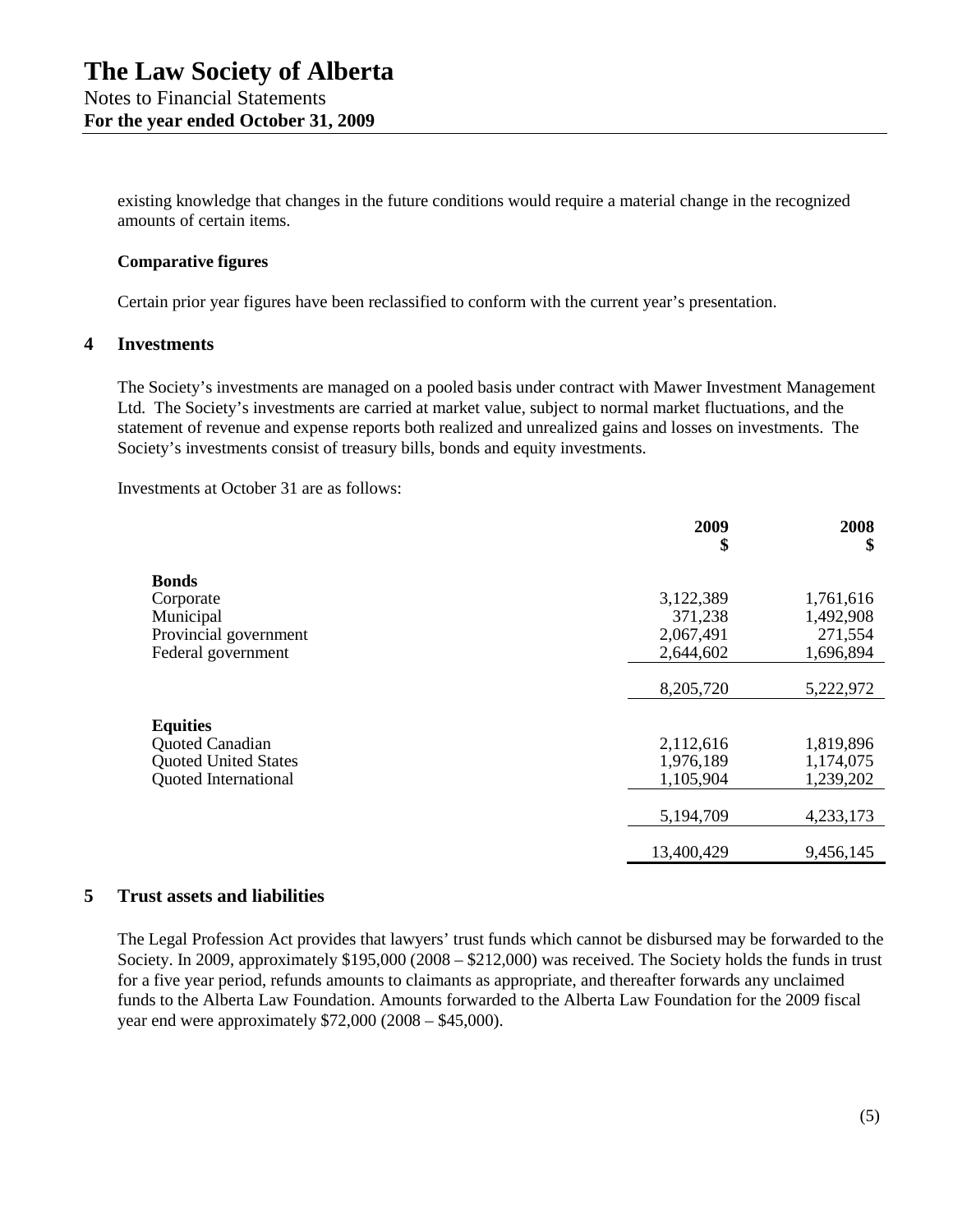# **6 Capital assets**

|                                     | 2009                 |                                          |                    | 2008               |
|-------------------------------------|----------------------|------------------------------------------|--------------------|--------------------|
|                                     | Cost<br>\$           | <b>Accumulated</b><br>amortization<br>\$ | <b>Net</b><br>\$   | <b>Net</b><br>\$   |
| Furniture and equipment<br>Computer | 379,521<br>1,489,526 | 260,767<br>637,190                       | 118,754<br>852,336 | 126,314<br>719,216 |
| Leasehold improvements              | 1,317,448            | 662,838                                  | 654,610            | 795,584            |
|                                     | 3,186,495            | 1,560,795                                | 1,625,700          | 1,641,114          |

# **7 Reserve for claims and related costs**

The change in reinsurance recoverables is summarized as follows:

|                                              | 2009      | 2008        |
|----------------------------------------------|-----------|-------------|
| Reinsurance recoverables – beginning of year | 2,691,161 | 6,530,806   |
| Increase (decrease) due to claims experience | 1,006,530 | (3,839,645) |
| Reinsurance recoverables – end of year       | 3,697,691 | 2,691,161   |

The change in the reserve for claims and related costs is summarized as follows:

|                                                                                            | 2009<br>\$                       | 2008<br>S                          |
|--------------------------------------------------------------------------------------------|----------------------------------|------------------------------------|
| Reserve for claims and related costs – beginning of year                                   | 5,451,644                        | 9,823,624                          |
| Claims paid<br>Related costs paid and accrued<br>Recoveries from members and third parties | (145,094)<br>(28, 457)<br>72,900 | (914, 834)<br>(20, 814)<br>614,690 |
| Increase (decrease) due to claims experience                                               | 5,350,993<br>2,532,185           | 9,502,666<br>(4,051,022)           |
| Reserve for claims and related costs – end of year                                         | 7,883,178                        | 5,451,644                          |

A portion of the reserve for claims and related costs is expected to be paid within the next fiscal year. This amount cannot be reasonably determined and therefore has not been included in current liabilities.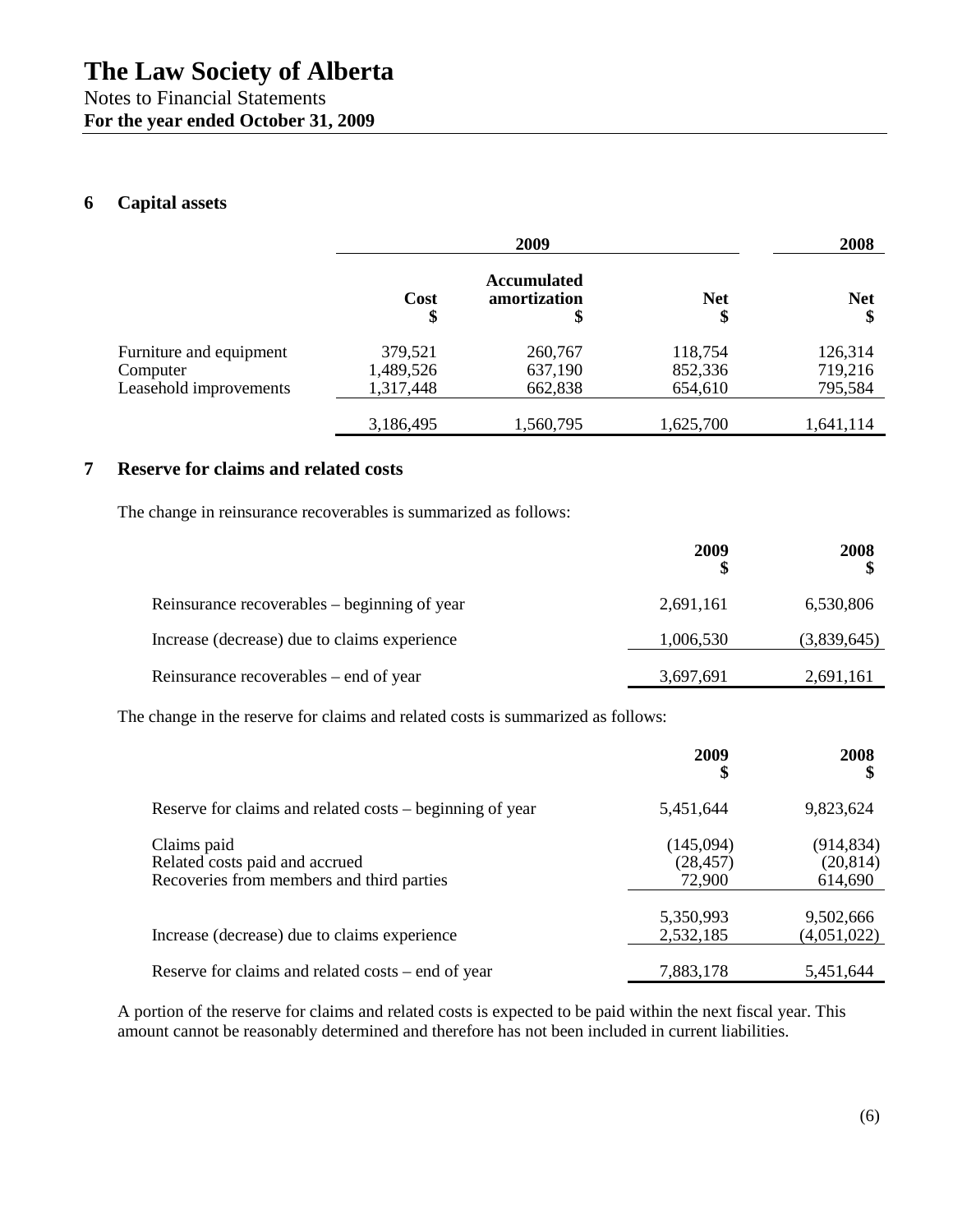In summary, the net exposure is summarized as follows:

|                                                                                                         | 2009<br>\$                       | 2008<br>\$                         |
|---------------------------------------------------------------------------------------------------------|----------------------------------|------------------------------------|
| Reserve for claims and related costs – beginning of year<br>Reinsurance recoverable – beginning of year | 5,451,644<br>(2,691,161)         | 9,823,624<br>(6,530,806)           |
| Net exposure $-$ beginning of year                                                                      | 2,760,483                        | 3,292,818                          |
| Claims paid<br>Related costs paid and accrued<br>Recoveries from members and third parties              | (145,094)<br>(28, 457)<br>72,900 | (914, 834)<br>(20, 814)<br>614,690 |
|                                                                                                         | 2,659,832                        | 2,971,860                          |
| Provision for claims and related costs                                                                  | 1,525,655                        | (211, 377)                         |
| Net exposure $-$ end of year                                                                            | 4,185,487                        | 2,760,483                          |
| Reserve for claims and related costs – end of year<br>Reinsurance recoverable – end of year             | 7,883,178<br>(3,697,691)         | 5,451,644<br>(2,691,161)           |
| Net exposure $-$ end of year                                                                            | 4,185,487                        | 2,760,483                          |

The discount rate applied by the actuary at October 31, 2009 is  $3.3\%$  (2008 – 3.7%). The undiscounted reserve balance at October 31, 2009 is \$7.0 million (2008 – \$5.1 million).

Claims which took place prior to March 10, 1986 and reported by March 10, 1987 are insured by a \$15,000,000 bond, with a \$250,000 deductible. Claims occurring after March 10, 1986 and before November 1, 1997 are not insured by bond coverage. Effective November 1, 1997, the Society purchased an indemnity bond of \$2,000,000 with a \$1,000,000 deductible. Effective November 1, 2001, the Society purchased an indemnity bond of \$10,000,000 with a \$1,000,000 deductible. Effective November 1, 2007, the Society purchased an indemnity bond of \$10,000,000 with a \$1,500,000 deductible.

# **8 Restricted funds**

#### **Contingency reserve**

The Contingency reserve is for future liabilities that may arise as a result of significant adverse claims experience. In the current year, revenues of the Assurance Fund were in excess of expenses and management fees by \$984,753 (2008 – \$836,912) and this amount was therefore added to the contingency reserve.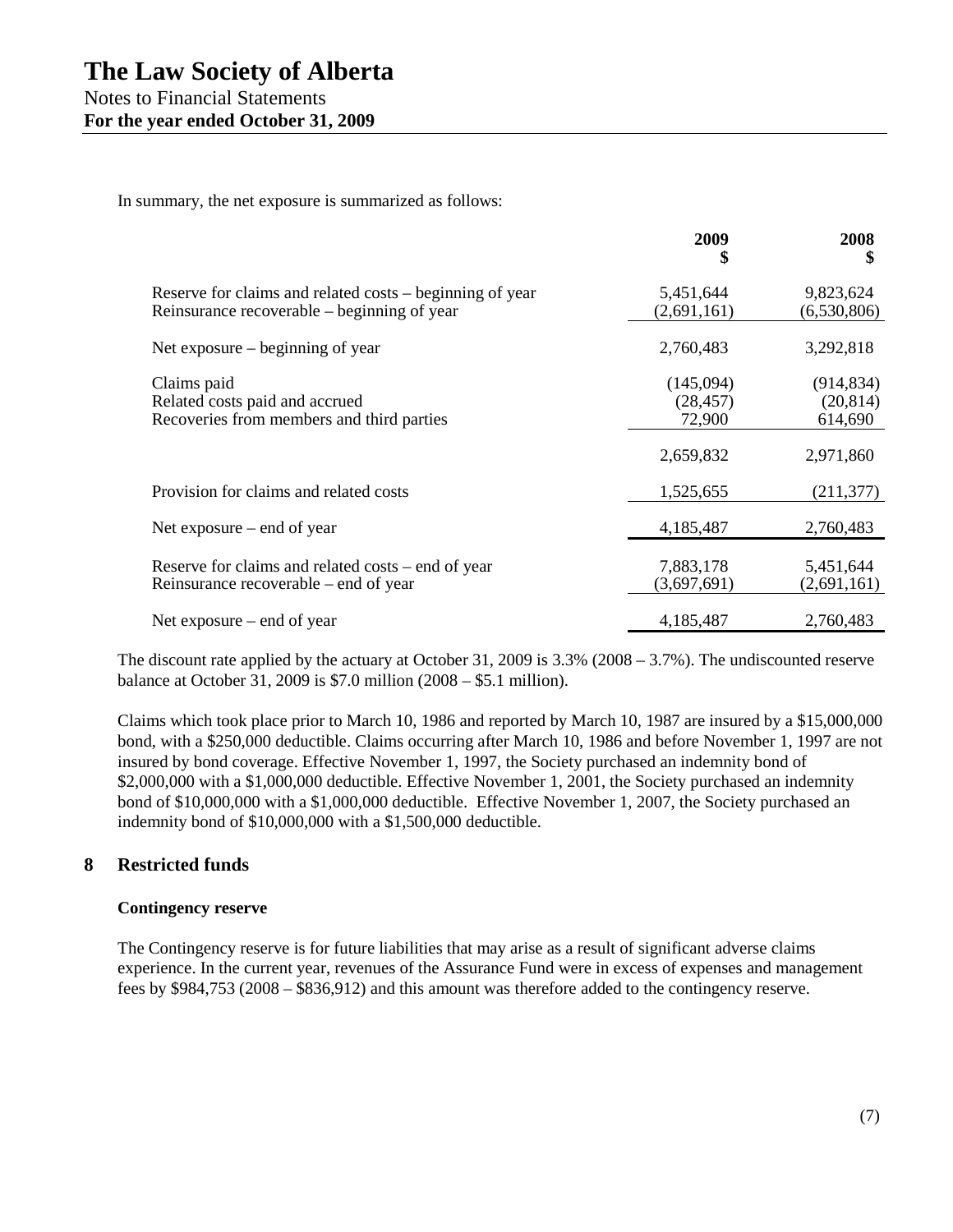#### **Scholarship reserve**

In the current year, revenues were in excess of expenses by \$84,170 and this amount was therefore added to the reserve (2008 – \$155,606 drawn from the reserve).

### **9 Pension plan**

#### **a) Pension plan payable**

|                                                                      | 2009                   | 2008                  |
|----------------------------------------------------------------------|------------------------|-----------------------|
| Pension accrued benefit (liability)<br>Supplemental plan (liability) | (97, 759)<br>(470,155) | (6,730)<br>(441, 670) |
|                                                                      | (567, 914)             | (448, 400)            |

b) The Society provides a non-contributory defined benefit pension plan to eligible management employees based on earnings and years of service. On advice of its actuary as of October 31, 2009, the details of the pension plan are as follows:

|                                                    | 2009<br>\$ | 2008<br>\$ |
|----------------------------------------------------|------------|------------|
| <b>Reconciliation of fair value of plan assets</b> |            |            |
| Fair value of plan assets – Beginning of year      | 1,956,740  | 2,338,957  |
| Society contributions during year                  | 88,118     | 84,690     |
| Actual return on plan assets                       | 232,095    | (325,589)  |
| Less benefits paid during year                     | (144, 342) | (141, 318) |
|                                                    |            |            |
| Fair value of plan assets – Ending of year         | 2,132,611  | 1,956,740  |
| Reconciliation of the accrued benefit obligation   |            |            |
| Accrued benefit obligation – Beginning of year     | 2,437,534  | 2,403,111  |
| Current service cost                               | 114,061    | 117,929    |
| Interest on accrued benefit obligation             | 151,150    | 131,528    |
| Actuarial loss (gain) during year                  | 246,072    | (77, 716)  |
| Less benefits paid during year to retirees         | (144, 342) | (141, 318) |
| Accrued benefit obligations – Ending of year       | 2,804,475  | 2,433,534  |
| <b>Plan deficit</b>                                | (671, 864) | (476,794)  |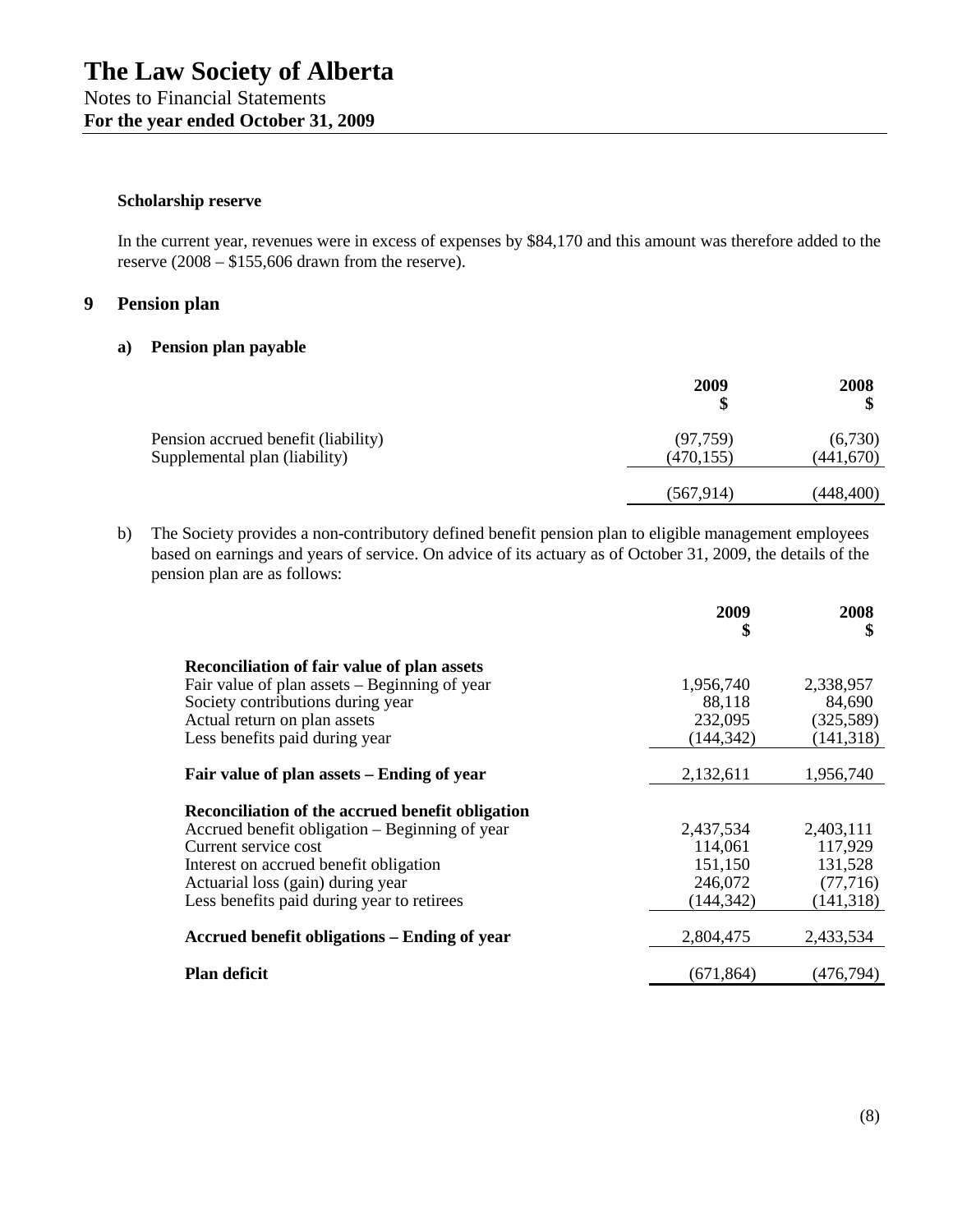|                                                            | 2009<br>\$ | 2008<br>\$ |
|------------------------------------------------------------|------------|------------|
| <b>Pension cost</b>                                        |            |            |
| Current service cost                                       | 114,061    | 117,929    |
| Interest cost on accrued benefit obligation                | 151,150    | 131,528    |
| Expected return on plan assets                             | (125,361)  | (150, 192) |
| Amortization of transitional obligation                    | 15,873     | 15,873     |
| Amortization of net actuarial losses                       | 23,424     |            |
| Pension cost recognized during year                        | 179,147    | 115,138    |
| <b>Accrued benefit asset</b>                               |            |            |
| Beginning balance – Accrued benefit asset (liability)      | (6,730)    | 23,718     |
| Plus contributions in the year                             | 88,118     | 84,690     |
| Less pension cost recognized during year                   | (179, 147) | (115, 138) |
|                                                            |            |            |
| Ending balance – Accrued benefit asset (liability)         | (97, 759)  | (6,730)    |
| <b>Reconciliation of accrued benefit asset (liability)</b> |            |            |
| Funded status (plan deficit)                               | (671, 864) | (476, 794) |
| Unamortized transitional obligation                        | 20,603     | 36,506     |
| Unamortized net actuarial loss                             | 553,502    | 433,558    |
|                                                            |            |            |
| <b>Accrued benefit asset (liability)</b>                   | (97, 759)  | (6,730)    |

#### **Plan assets**

The plan assets are invested in a variety of financial instruments from money market to primarily a mix of fixed income and equity securities.

| Fixed income<br>Foreign equities | 36%<br>39% |
|----------------------------------|------------|
| Canadian equity                  | 23%        |
| Cash and cash equivalents        | 2%         |
|                                  | 100%       |

#### **Assumptions**

The actuary used the following rates in its calculations:

|                                             | 2009  | 2008  |
|---------------------------------------------|-------|-------|
| Discount rate $-$ Beginning                 | 6.25% | 5.50% |
| Discount rate $-$ Ending                    | 5.50% | 6.25% |
| Expected long rate of return on plan assets | 6.50% | 6.50% |
| Rate of compensation increase               | 3.50% | 3.50% |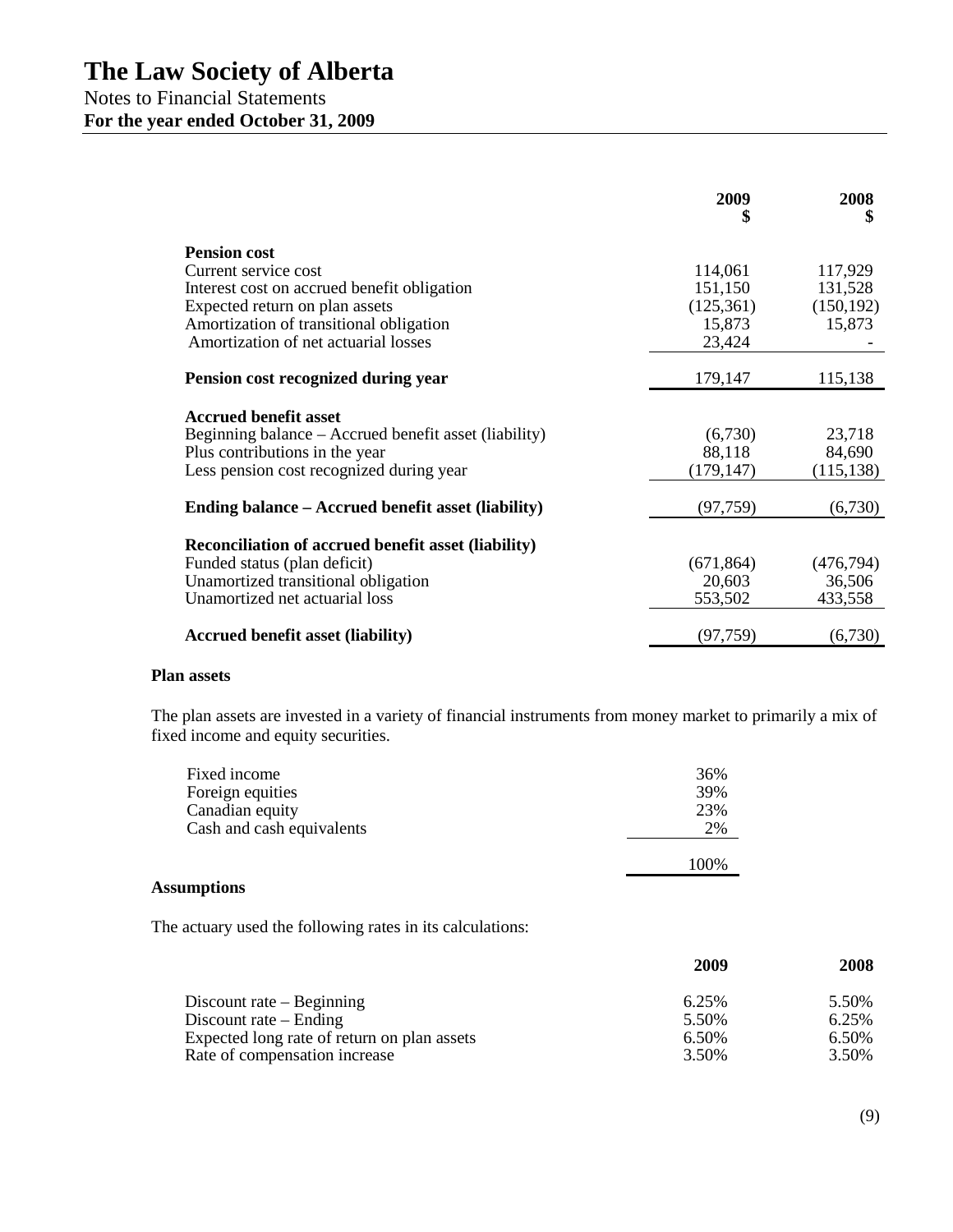# **c) Supplemental Retirement Plan**

The Society provides to eligible management employees a non-funded Supplemental Retirement Plan (SRP). The SRP is based on earnings and years of service, and has been implemented to top-up the pension payments for those that are above the Canada Revenue Agency maximum.

|                                                    | 2009       | 2008<br>\$ |
|----------------------------------------------------|------------|------------|
| Reconciliation of the accrued benefit obligation   |            |            |
| Accrued benefit obligation – Beginning             | 494,191    | 474,010    |
| Current service cost                               | 21,590     | 18,818     |
| Interest on accrued benefit obligation             | 30,802     | 25,933     |
| Actuarial loss during year                         | 30,249     | (743)      |
| Less benefits paid during year for retirees        | (24, 292)  | (23, 827)  |
| <b>Accrued benefit obligation - Ending</b>         | 552,540    | 494,191    |
| <b>Pension cost</b>                                |            |            |
| Current service cost                               | 21,590     | 18,818     |
| Interest cost on accrued benefit obligation        | 30,802     | 25,933     |
| Amortization of net actuarial losses               | 385        | 722        |
| Pension cost recognized during year                | 52,777     | 45,473     |
|                                                    |            |            |
| <b>Accrued benefit liability</b>                   |            |            |
| Beginning balance - accrued benefit liability      | (441,670)  | (420, 025) |
| Plus contributions in the year                     | 24,292     | 23,827     |
| Less pension cost recognized during year           | (52, 777)  | (45, 472)  |
| Ending balance – Accrued benefit liability         | (470, 155) | (441,670)  |
|                                                    |            |            |
| <b>Reconciliation of accrued benefit liability</b> |            |            |
| Funded status (plan deficit)                       | (552, 539) | (494, 191) |
| Unamortized net actuarial loss                     | 82,384     | 52,521     |
| <b>Accrued benefit liability</b>                   | (470, 155) | (441, 670) |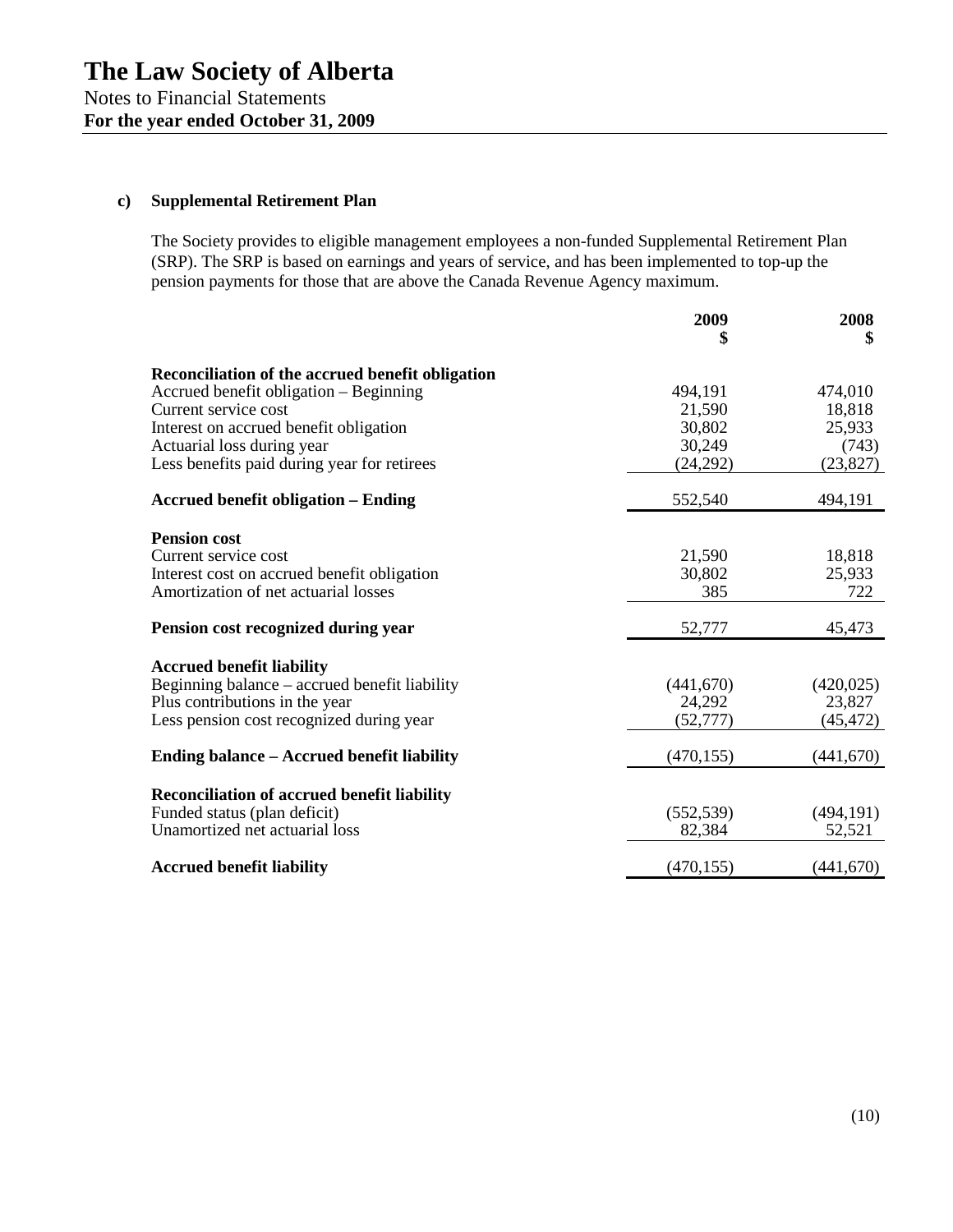#### **10 Commitments**

The Society is committed to leased office space and equipment for various periods up to the year 2014. Future minimum lease payments are as follows:

|                     | \$        |
|---------------------|-----------|
| 2010                | 1,316,658 |
| 2011                | 1,144,347 |
| 2012                | 1,067,614 |
| 2013                | 1,082,389 |
| 2014 and thereafter | 1,223,881 |

#### **11 Related party transactions**

The Alberta Lawyers Insurance Association ("ALIA") was incorporated on June 6, 1988 under Part 9 of the Companies Act of Alberta, chapter C-21, RSA 2000. On January 30, 2006, ALIA, by application to the Court of Queen's Bench, was converted from a company limited by guarantee to a company limited by shares. As a result of this conversion, share capital of \$20 was issued representing four common shares; three shares issued to the Society and one common share issued to the person from time to time holding the office of Executive Director of the Society, as bare trustee for the Society. ALIA is now a wholly owned subsidiary of the Society.

ALIA administers a program under which members have mandatory coverage for errors and omissions of \$1,000,000 per occurrence, with a limit of \$2,000,000. ALIA is a member of Canadian Lawyers Insurance Association (CLIA) reciprocal insurance exchange which provides for group coverage subject to premiums and other assessments that may arise from the agreement with CLIA. ALIA meets the qualifications of a non-profit organization as defined by the Income Tax Act and, as such, is exempt from taxes.

The Society does not consolidate, in its financial statements, the results of ALIA. A summary of ALIA's financial information at the year ended June 30, 2009 is as follows:

|                                                           | \$             |
|-----------------------------------------------------------|----------------|
| Assets                                                    | 99,256,783     |
| Liabilities                                               | (62,048,810)   |
| Net assets                                                | 37, 207, 973   |
| Revenue                                                   | 15,122,098     |
| Expenses                                                  | (20, 692, 563) |
| Deficiency of revenue over expenses before the following: | (5,570,465)    |
| Unrealized loss on fair market value of investments       | (8,527,923)    |
| Premium credit                                            | 735,746        |
|                                                           | (13,362,642)   |

(11)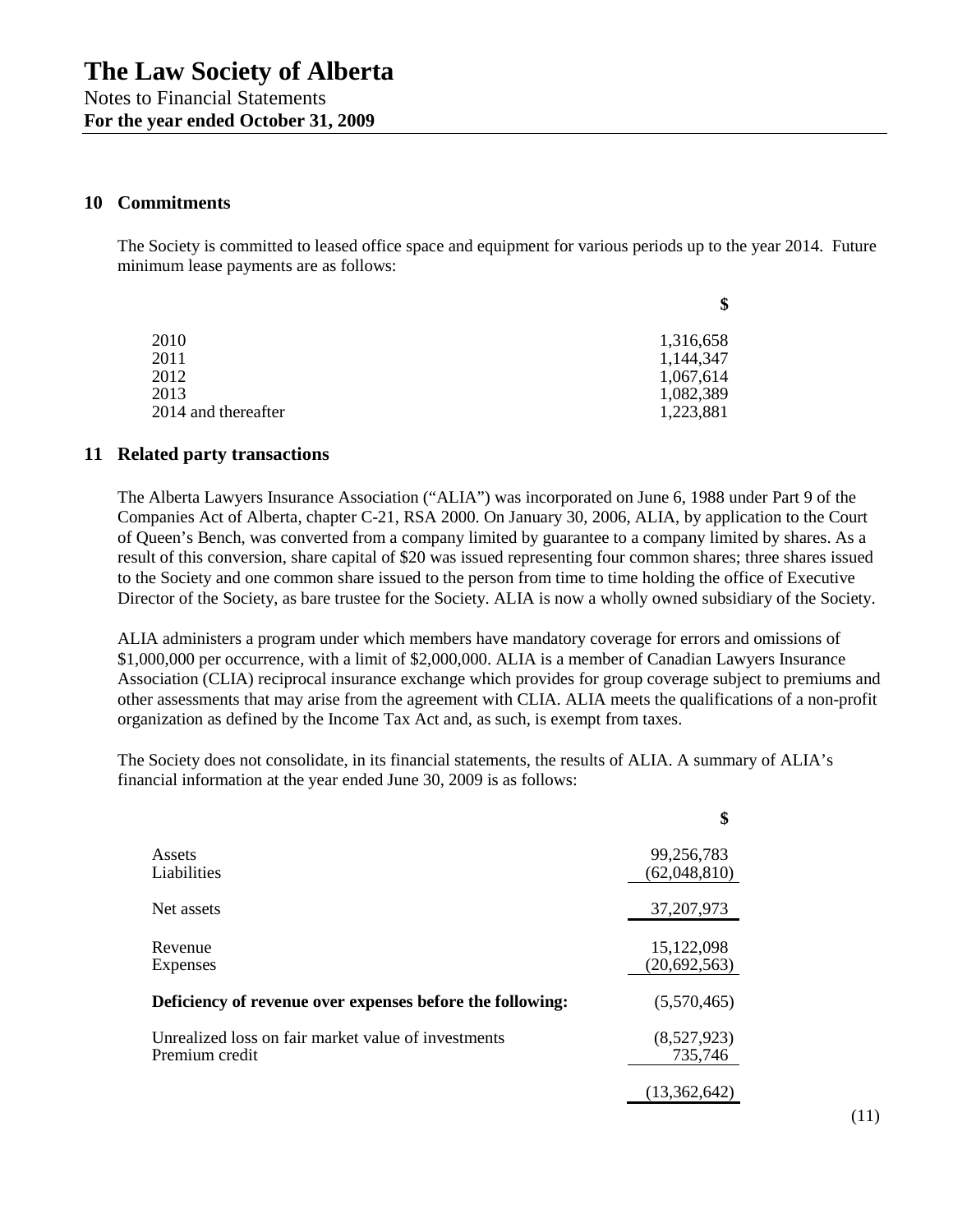| <b>Cash flows from Operating Activities</b><br>Cash flows from Investing and Financing Activities | (1,334,176)<br>1,520,721 |
|---------------------------------------------------------------------------------------------------|--------------------------|
| Increase in cash and cash equivalents                                                             | 186,545                  |

During the year ended October 31, 2009, the Society received from ALIA an amount of \$1,016,100 (2008 – \$931,100) for management fees. As at October 31, 2009, an amount of \$92,335 (2008 – \$8,959) was due to ALIA and is non-interest bearing and due on demand. These transactions are in the normal course of operations and are measured at the exchange amount which is the amount of consideration established and agreed to by the related parties.

# **12 Financial instruments**

The Society's financial instruments are cash and cash equivalents, accounts receivable, accrued interest, investments, reinsurance recoverables, accounts payable, due to the Alberta Lawyers Insurance Association, reserve for claims and related costs and pension plan payable.

The fair market value of all instruments, excluding investments, reinsurance recoverables, reserve for claims and related costs and pension plan payable, approximate book value due to their short term nature. The Society records its investments at market value. The fair value of reinsurance recoverables and reserve for claims and related costs has not been determined due to the difficulty in estimating their value. The fair value of pension plan payables approximates book value.

#### **Price risk**

The investments of the Society are subject to price risk because changing interest rates impact the market value of the fixed rate investments, general economic conditions affect the market value of equity investments and currency exchange rates impact the market value of the investments denominated in currencies other than the Canadian dollar. The risk is mitigated through the use of an investment manager for the long-term portfolio investments and by investing other funds in short term fixed rate products with high credit ratings.

#### **Interest rate risk**

The Society is exposed to interest rate risk on its investments. The Society manages the interest rate risk on fixed income bonds through the use of an investment manager. Agreed investment parameters are in place with the external investment manager to mitigate interest rate risk.